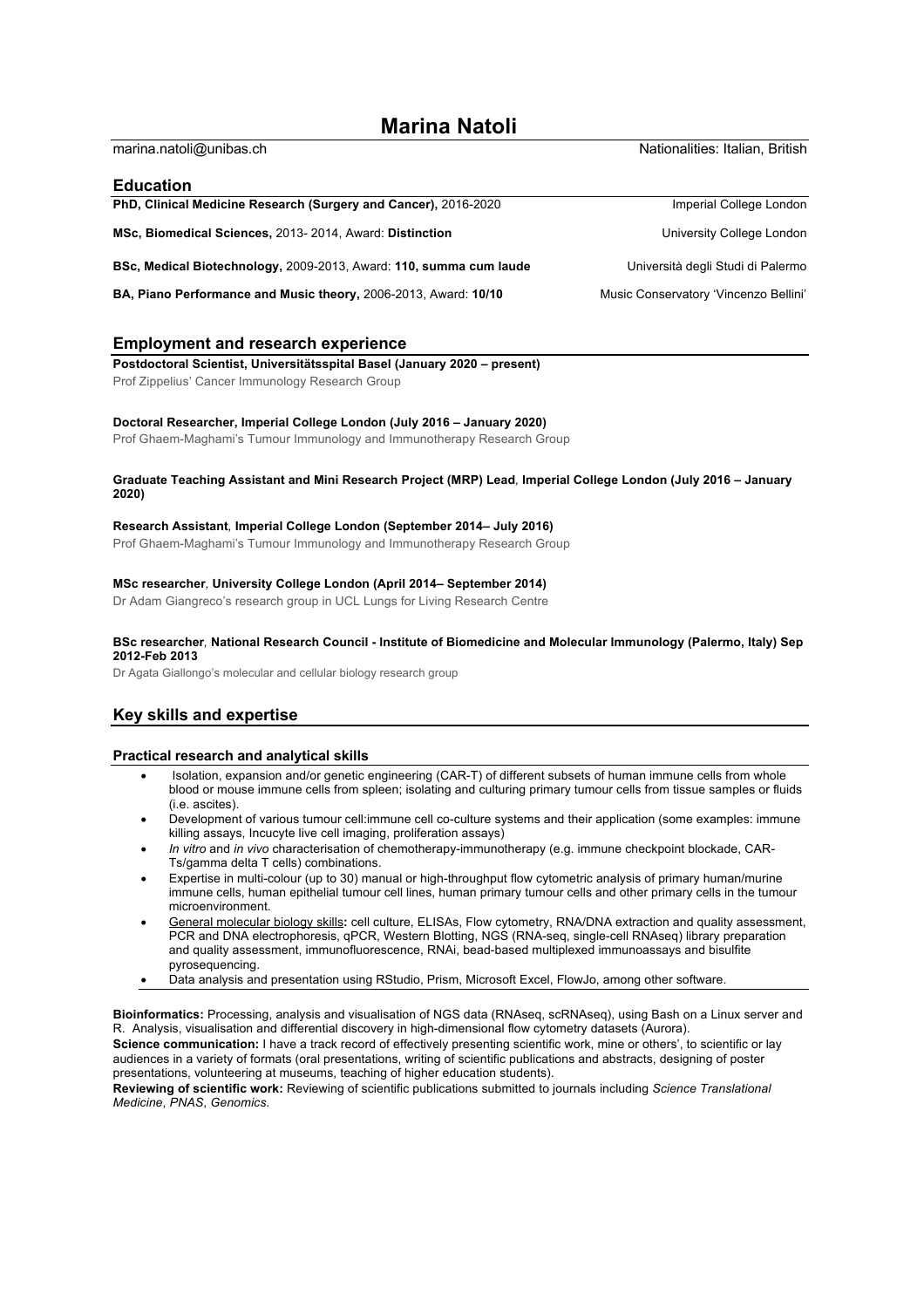# **Achievements**

# **Publications**

- **Natoli M.** et. al., *Plinabulin, a distinct microtubule-targeting chemotherapy, promotes M1-like macrophage polarization and anti-tumor immunity* **Frontiers in Oncology. 2021** Mar 3;11:644608. doi:10.3389/fonc.2021.644608. eCollection 2021.
- **Natoli M.** et. al., *Transcriptional analysis of multiple ovarian cancer cohorts reveals prognostic and immunomodulatory consequences of ERV expression.* **Journal for ImmunoTherapy of Cancer 2021**;9:e001519. doi: 10.1136/jitc-2020-001519.
- Rodriguez-Mantuano N.\*, **Natoli M.\*** et al*., Tumour-associated carbohydrates and immuno-modulatory lectins as targets for cancer immunotherapy*. **Journal for ImmunoTherapy of Cancer 2020**;8:e001222. doi: 10.1136/jitc-2020- 001222. **(\*Co-first authorship).**
- **Natoli M.** et. al., *Human ovarian cancer intrinsic mechanisms regulate lymphocyte activation in response to immune checkpoint blockade.* **Cancer Immunol Immunother.** 69, 1391–1401 (**2020**). https://doi.org/10.1007/s00262-020- 02544-5 **(**In collaboration with AstraZeneca UK).
- Wahba J.\*, **Natoli M**.\* et al., *Chemotherapy-induced apoptosis, autophagy and cell cycle arrest are key drivers of synergy in chemo-immunotherapy of epithelial ovarian cancer –* **Cancer Immunol Immunother**. **2018** Nov;67(11):1753-1765. doi: 10.1007/s00262-018-2199-8. Epub 2018 Aug 24. **(Co-first authorship).**
- Spiliopoulou P., Spear S., Mirza H., Garner I., McGarry L., Grundland-Freile F., Cheng Z., Ennis DP., McNamara S., **Natoli M.** et. al., *Dual G9A and EZH2 inhibition stimulates an anti-tumour immune response in ovarian high-grade serous carcinoma* **biorxiv. 2021** doi: https://doi.org/10.1101/2021.05.09.443282

Published abstracts:

- **Natoli M.** et al. *Immunomodulatory action of SGI-110 and combination with gamma-delta T cell immunotherapy in ovarian cancer*. Abstract 4567, Proceedings of the American Association for Cancer Research, Volume 59, April **2018**.
- Wahba J., **Natoli M.** et al. *Synergistic immuno-chemotherapy for ovarian cancer*. July **2016**. BJOG-AN INTERNATIONAL JOURNAL OF OBSTETRICS AND GYNAECOLOGY*,* Vol: 123, Pages: E6-E7, ISSN: 1470-0328.
- Wahba J., **Natoli M.** et al. *Determining a mechanism of synergistic immuno-chemotherapy in ovarian cancer.* July **2016**. European Journal of Cancer 61(1):S217-S218. DOI: 10.1016/S0959-8049(16)61767-7.

## **Research work presentations**

- 8-13 February 2015 Banff, Canada The Keystone Symposia **Poster Presentation**
- 12-15 April 2015 Brisbane, Australia RCOG World Congress 2015 **Poster Presentation**
- 12-13 May 2016 Birmingham, United Kingdom BGCS Annual Scientific Meeting **Poster Presentation**
- 9–12 July 2016 Manchester, United Kingdom 24th Biennial Congress of the European Association for Cancer Research (EACR24) - **Poster Presentation**
- 12-13 May 2017 London, UK- The Institute for Cancer Vaccines and Immunotherapy (ICVI) –Third International Symposium on Immunotherapy – **Poster and Oral presentations**
- 13 June 2017 London, UK Imperial College London Work in Progress Seminar Series Immunomodulatory action of Guadecitabine and combination with gamma delta T cell immunotherapy in Ovarian Cancer - **Oral presentation**
- 24-28 June 2017 Florence, Italy 2nd EACR-AACR-SIC Special Conference: The Challenges of Optimising Immuno and Targeted Therapies – **Poster presentation**
- 7-11 August 2017 Hong Kong, China AACR Croucher Summer Course in Cancer Biology **Poster presentation**
- 9-12 October 2017 Barcelona, Spain EACR conference on Defence is the Best Attack: Immuno-Oncology Breakthroughs – **Poster presentation**
- 2 November 2017 Helsinki, Finland 70th Annual Meeting of the Finnish Endocrine Society Immunological profiling of ovarian tumours & immune-regulatory mechanisms in ovarian cancer – **Invited Speech**
- 14-18 April 2018 Chicago, IL AACR Annual Meeting **Poster Presentation**